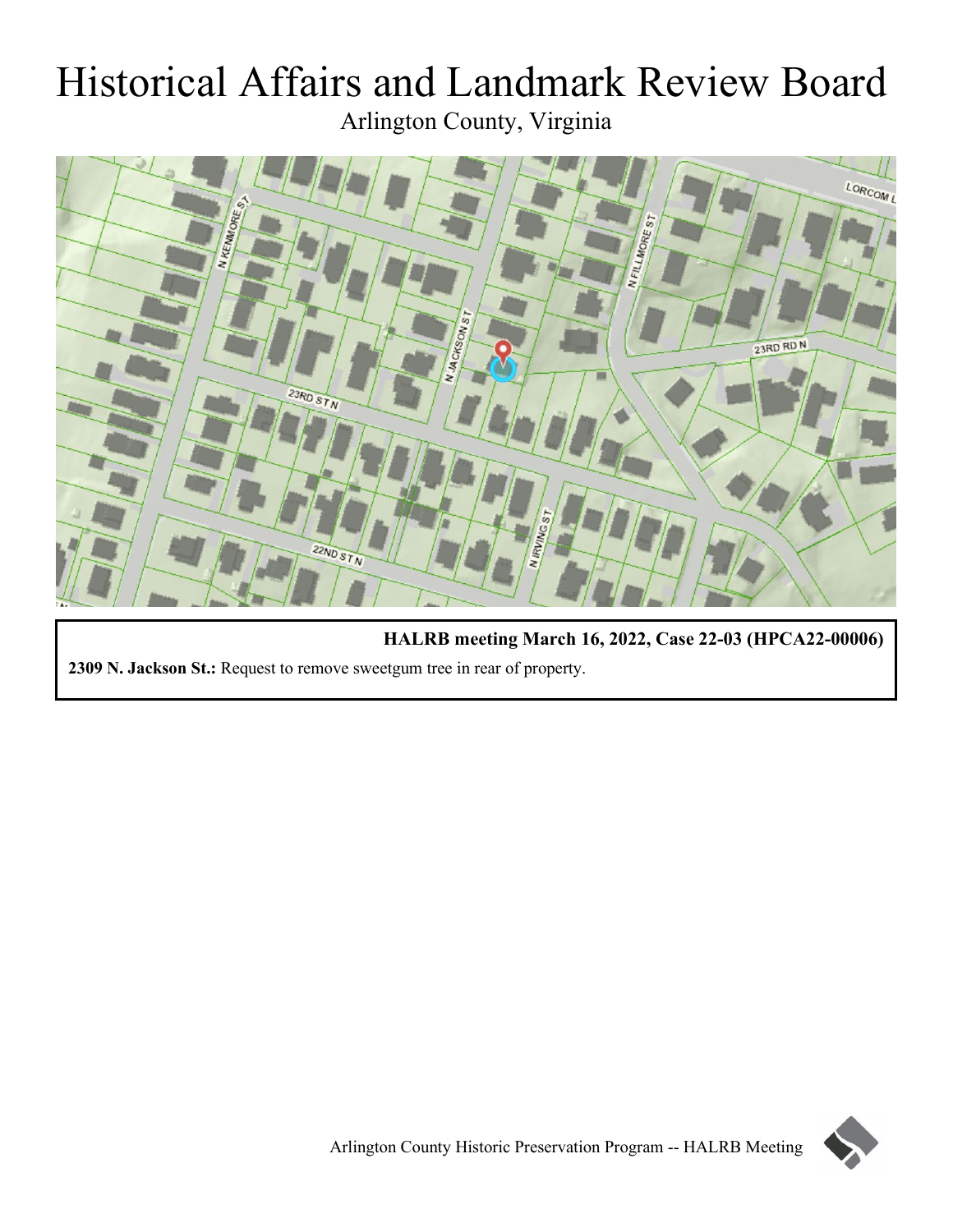

HISTORICAL AFFAIRS AND LANDMARK REVIEW BOARD ARLINGTON COUNTY, VIRGINIA

## **CERTIFICATE OF APPROPRIATENESS STAFF REPORT**

**To:** HALRB

**From:** Lorin Farris, Historic Preservation Planner

**Date:** March 10, 2022

**Subject:** 2309 North Jackson Street, CoA 22-03, Maywood Local Historic District

#### **Background Information**

The dwelling at 2309 North Jackson Street was constructed in 1983. The *Maywood National Register Nomination* describes the house as follows:

The two-bay-wide, wood-frame dwelling rests on a solid brick stretcher foundation. It is clad in vinyl siding and has a front-gable roof sheathed in asphalt shingles. The one-story, single-bay, shed-roof front porch has turned posts. Windows are 1/1 wood-sash. Other notable features include a projecting front gable with wood fishscale shingles, projecting eaves, and a vinyl cornice and soffit.

The dwelling is listed as a non-contributing resource to the Maywood National Register Historic District. The Historic Preservation Program (HPP) staff believes that the shed located at the rear of the property pre-dates the dwelling. However, the shed is not mentioned in the nomination form, and due to extensive changes, it lacks integrity of materials, design, workmanship, and feeling.

## **Proposal**

The subject proposal is a request to remove a 20" diameter breast height (DBH) sweetgum tree at the rear of the property. The tree is located directly next to the shed and touches it. The property owners stated they are planning to make future landscape improvements to their property, including the replacement of a retaining wall near the shed and sweetgum tree, but this future project depends on whether the tree remains in place or is granted removal. They also acknowledged that they use the shed regularly and that it is part of the functionality of their property. The owners plan on following the County's guidelines for tree replacement requirements.

## **DRC Review**

The Design Review Committee (DRC) heard this case at its March 2, 2022, virtual meeting. The HPP staff explained that the County Urban Forester assessed the tree and determined it had healthy roots, trunk, and branches. The tree did have some sapsucker damage, but this generally was not of concern. The Forester noted that the shed appeared to have been built around the tree, and that the tree is in conflict with the roof edge. The Forester also observed that if the tree were to be removed, there was limited area in the back yard to plant a new canopy tree due to existing hardscape. Some of the DRC members expressed concerns that the tree would continue to come into contact with the shed's roof. However, the DRC recognized that the HALRB does not typically approve the removal of healthy trees, unless the trees